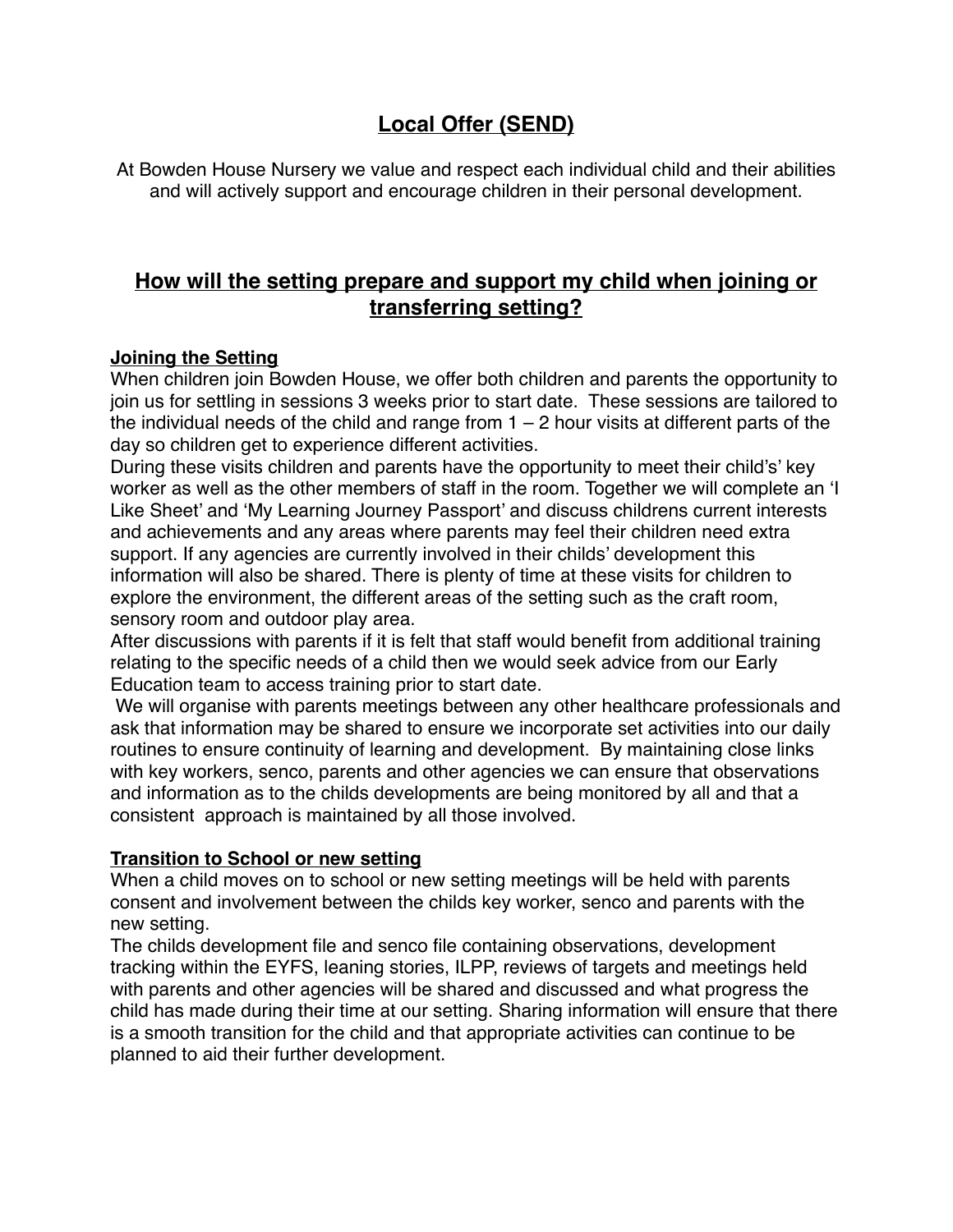## **How are Childrens Needs Identified, Assessed and Kept Under Review?**

If parents have any specific concerns about their childs development it is important that they speak to their childs key worker and we will organise a meeting with the Senco officer, manager and key worker. The Senco officer can offer advice as to other professionals which may be able to help such as; Health Visitor, Speech and Language therapy, or Portage.

Within the setting key workers continually observe children collecting evidence through written observations, learning stories, photographs, tracking, Two year old checks and development reports. All observations are linked into the EYFS ages and stages of development and by reviewing files key workers alongside senior colleagues can identify any areas where children may need extra support.

By operating a key worker system part of their role is to develop a trusting and sensitive relationship with both parents and children enabling a respectful sharing of information. If either parents or key workers have concerns regarding the childs development time is available to privately discuss such matters and to plan and support the child with regard to their specific developmental needs. With parents consent other professional advice may be sought.

Parents are invited to parents meetings to go through their childs development file and development report. This offers parents the opportunity to discuss their childs progress in relation to the EYFS and any additional support they could give them at home as well as seeing how they are developing and learning during their time at the setting. The setting operates an 'Open Door' policy and parents may come in to talk to key workers, Senco officer or manager at any time as well as access their childs file.

## **How Children are Supported**

At settling in sessions we encourage parents to share information regarding their childs development. If parents have ay concerns or other agencies are involved in any way with their childs development we will hold a meeting with Parents. Senco officer, key worker and setting manager to discuss any specific requirements.

The key worker and Senco officer will work closely together to carry out observations, assessments, set activities and evaluate progress which will contribute to a specific Individual Learning Provision Plan (ILPP).

Parents will be fully involved in this process, the Senco officer will explain specific activities being set for their child, how they will be evaluated and move onto the next stages.

By formatting an ILPP and liasing with the local area Senco for further support and advice we can ensure we are catering to the specific needs of the child. We will also be able to monitor if there is a need for us to seek out additional support such as Speech and Language therapy.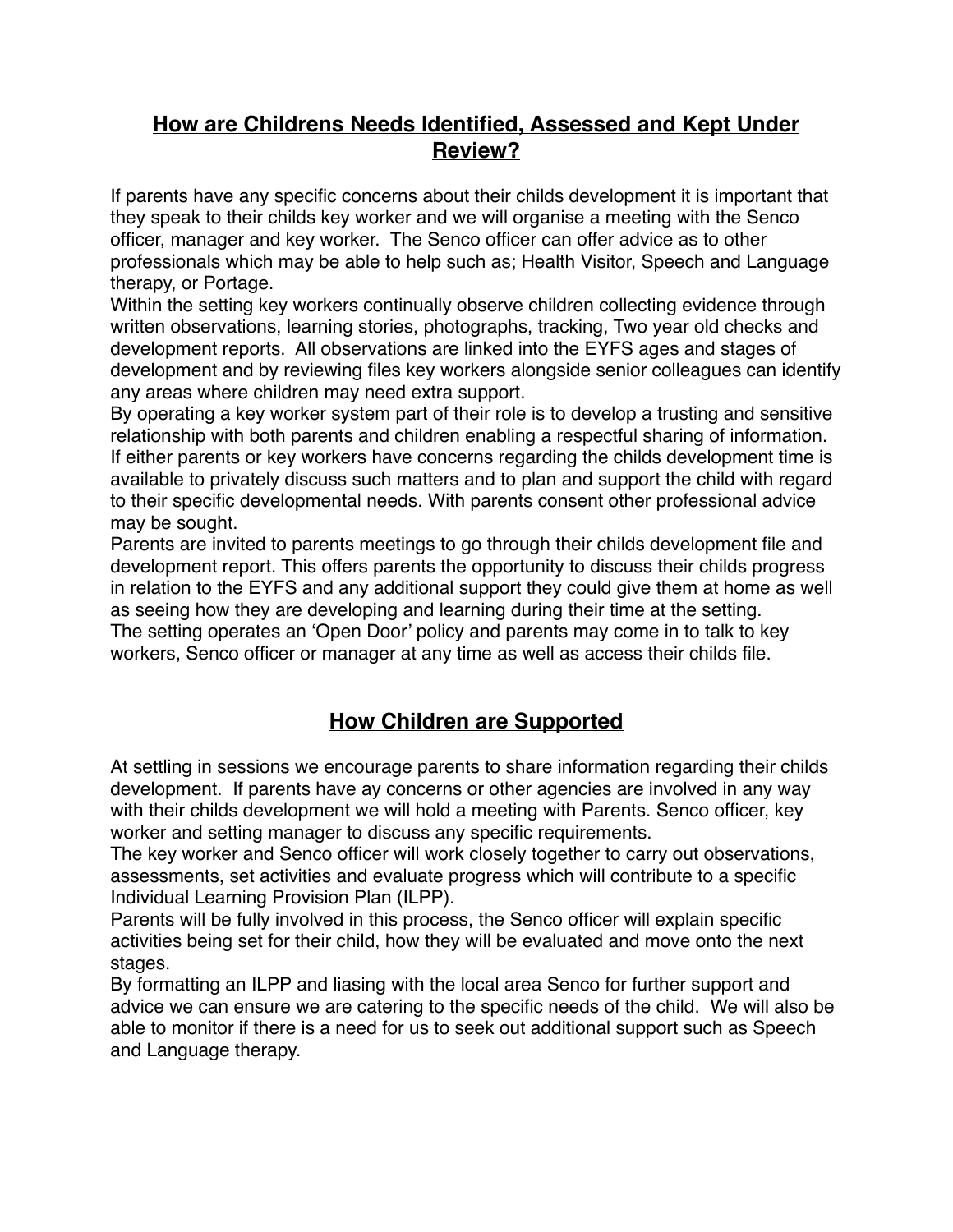### **What Specialist Services Are Accessible or can be Accessed at the Setting?**

All staff at the setting have access to a range of courses run by PACEY and the local authority in order for them to continue their professional development and training in special needs. All qualified staff hold a minimum of a level 3 in Early Years Education and Childcare and have experience in working with children in Early Years Education. Settings and families can also access additional support through; Health Visitor, Physiotherapist, Occupational Therapist, Speech and Language Therapy, Portage and the Early Years Advisory Team. Our Senco office attends regular network meetings to keep up to date with information and any new implementations.

## **Accessibility of Setting and Environment**

We have cared for a number of bi lingual children and work closely with parents to support their understanding of English as well as their first language. Parents liase with key workers providing lists of words and phrases in the childs home language and we will use this information to offer the child support, familiarity and understanding. The local library is very good at sourcing multicultural books and audio material to use within the setting.

The setting is all on one level therefore providing ease of access and we have wide doorways and toileting facilities. Any limitations would be discussed with individuals regarding their specific requirements.

We have a sensory room with a selection of sensory lighting, soft play mats and large soft climbing blocks as well as other multi sensory experiences which form part of our core provision.

## **How are the Setting Resources Allocated and Matched to Childrens Specific Educational Requirements?**

Inclusion funding can be applied for to support the child being included in the setting. Any additional funding will be specifically delegated to accessing specific resources or adapting existing resources for the requirements of the child.